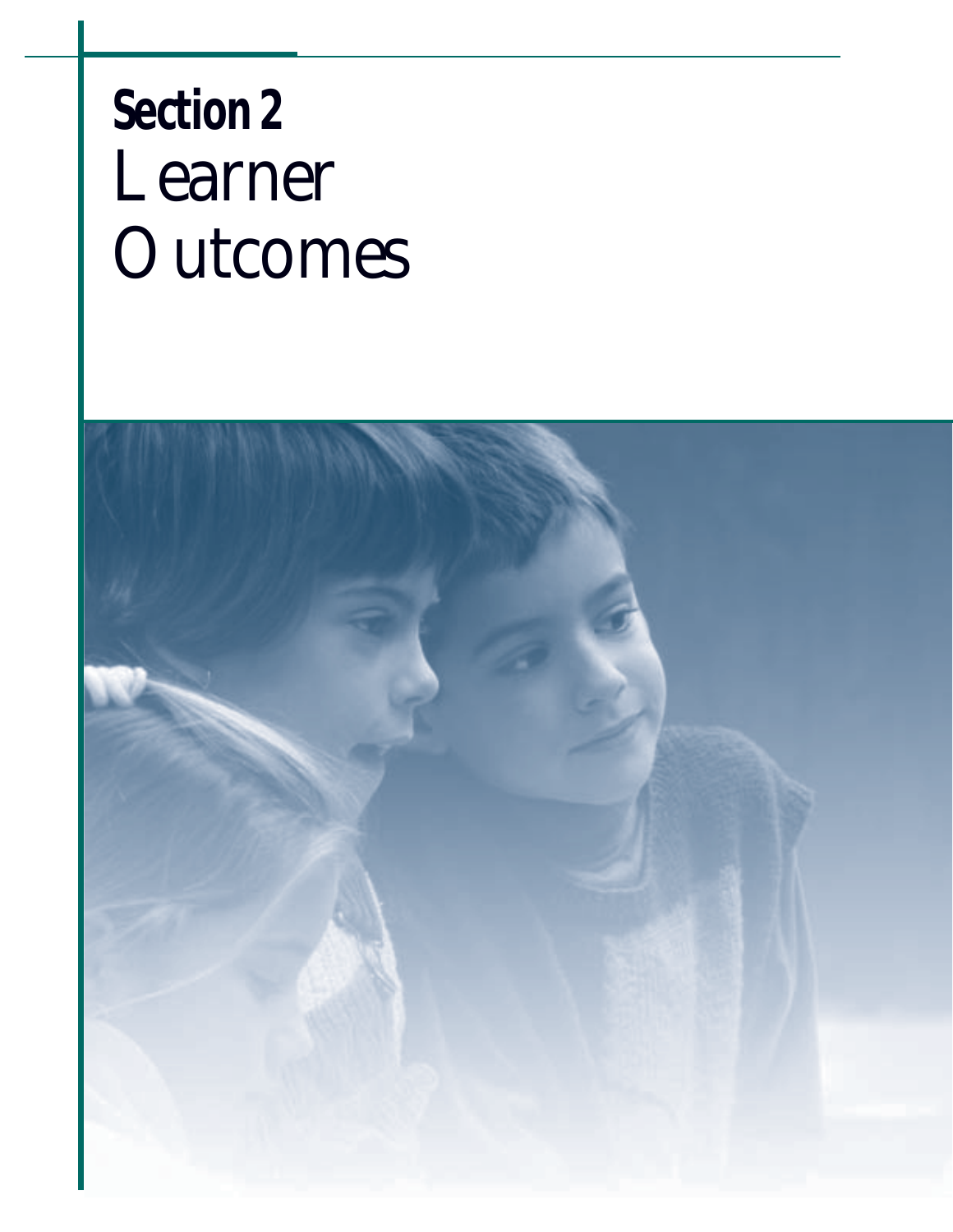## **Contents**

|   | Academic Outcomes                                                                                    |  |
|---|------------------------------------------------------------------------------------------------------|--|
|   |                                                                                                      |  |
| 8 |                                                                                                      |  |
| 9 |                                                                                                      |  |
|   |                                                                                                      |  |
|   |                                                                                                      |  |
|   |                                                                                                      |  |
|   | 13 International Comparisons of 8 <sup>th</sup> -Graders' Performance in Mathematics and Science  60 |  |
|   | Social and Cultural Outcomes                                                                         |  |
|   |                                                                                                      |  |
|   |                                                                                                      |  |
|   | Economic Outcomes                                                                                    |  |
|   |                                                                                                      |  |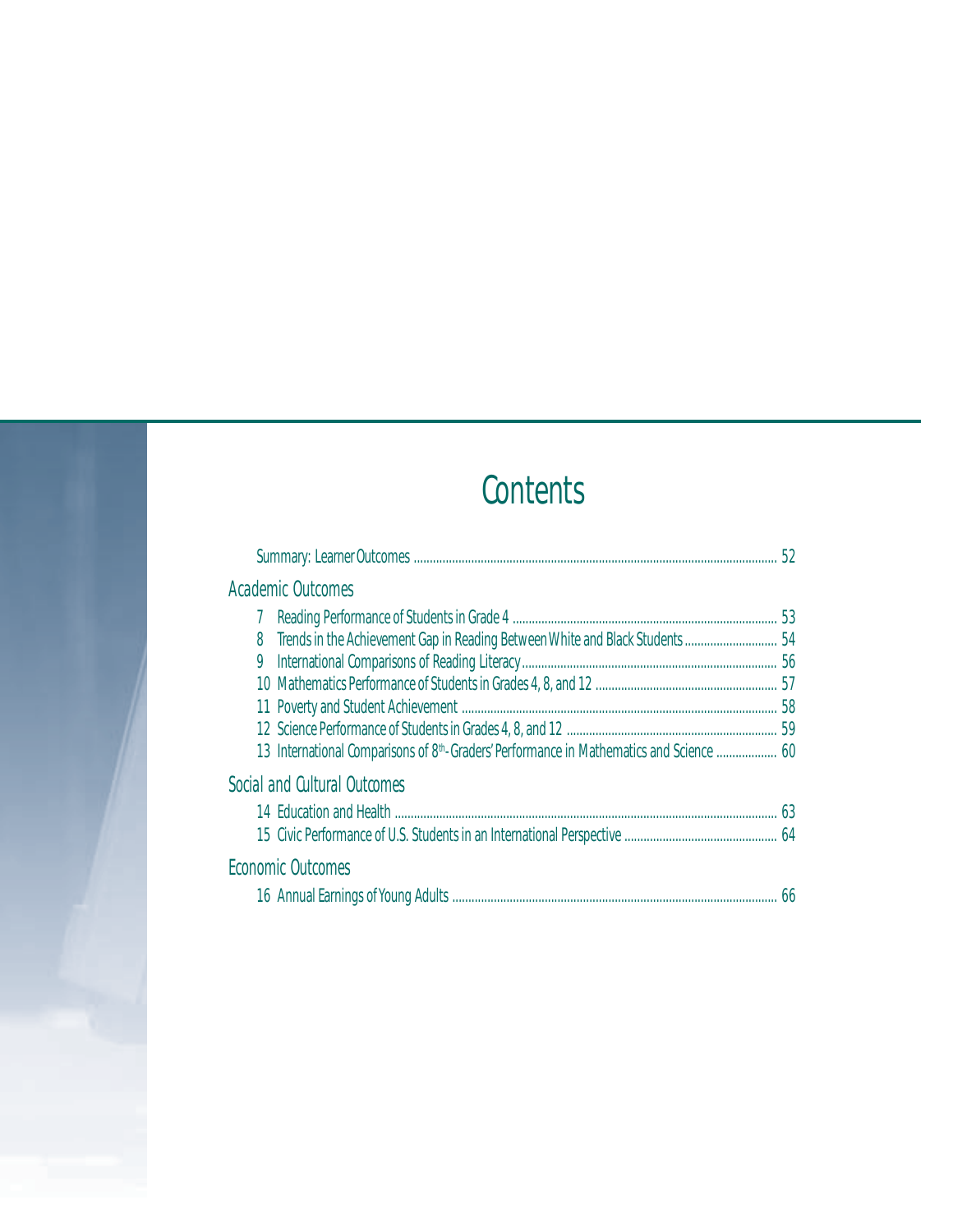#### **Summary: Learner Outcomes**

This section presents findings on student achievement and outcomes and the progress that is being made in improving student performance and closing achievement gaps.

Children enter school with varying levels of knowledge and skill. Measures of these early childhood competencies represent important indicators of future prospects both inside and outside of the classroom. As students proceed through school, it is essential to measure their progress to ensure they are acquiring the necessary skills and understanding challenging subject matter. Academic outcomes are measured as the change in performance over time, as the percentage of students achieving predetermined standards of competence, and through international comparisons of national averages. Together these measures help create a composite picture of academic achievement.

In addition to academic achievement, an important outcome of education is an educated, capable, and engaged citizenry. The social and cultural outcomes of education, measured by civic knowledge, community volunteerism, and voting participation, among other things, are necessary to ensure a well-rounded and complete education.

Adult learning and economic outcomes also figure prominently among indicators of education results. Adult learning refers to the lifelong learning capacities of adults and the educational opportunities provided to them to continue to meet the changing needs of society. Economic outcomes refer to creating a productive and capable workforce, often measured by the wages employers are willing to pay.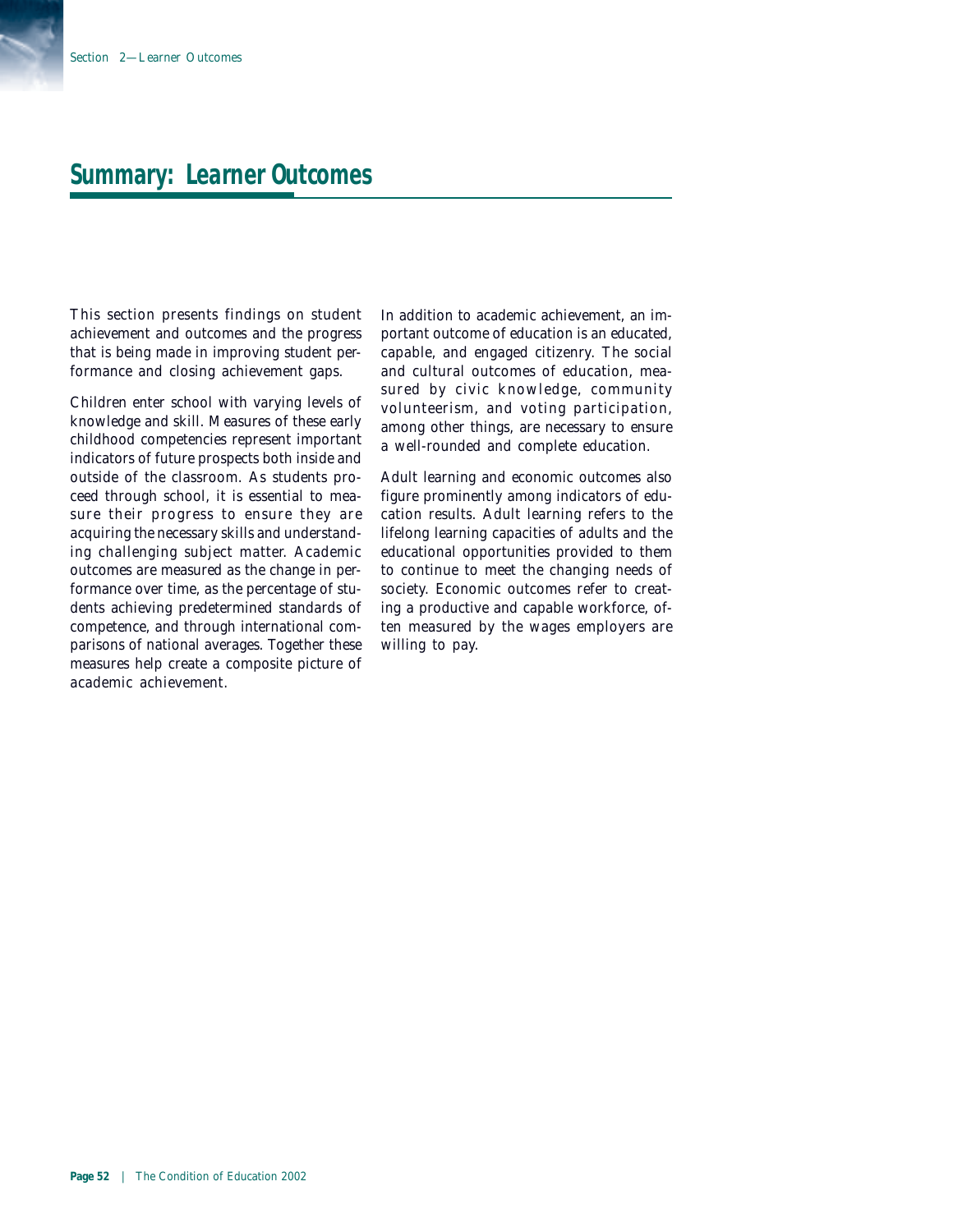### *Academic Outcomes* **Reading Performance of Students in Grade 4**

*Fourth-grade reading performance has not changed significantly since 1992. In each assessment year, including the most recent, female students scored higher than their male peers.*

The results of the National Assessment of Educational Progress (NAEP) for 4<sup>th</sup>-graders in 2000 show overall stability in students' reading performance: the average reading scale score for 2000 is not significantly different from the scale scores in 1992, 1994, or 1998. Achievement levels, which specify what students should know and be able to do, provide another measure of student performance. Higher percentages of students were at or above the *Proficient* level and at the *Advanced* level in 2000 than in 1992 (32 and 29 percent and 8 and 6 percent, respectively) (see supplemental table 7-1).

The results from 2000 show female students continuing to outperform their male counterparts in reading. Comparison of male and female performance in 2000 shows higher percentages of female 4th-graders scored at or above *Basic*, at or above *Proficient*, and at the *Advanced* level. Among males, there was no significant change in the percentages of students scoring at or above each achievement level across assessment years. In 2000, however, the percentage of females at or above the *Proficient* level was higher than in 1992.

Without controlling for socioeconomic status, 4th-grade reading achievement varied by different school and family characteristics. In 2000, 4th-graders in schools where more than 75 percent of the students were eligible for the National School Lunch Program did not perform as well as 4th-graders in schools with lower percentages of students eligible for the program. As the percentage of students in a school eligible for the program increased, the average score decreased. When comparing differences based on school location, students in central city schools had a lower average reading score than their peers who attended schools in other locations (see supplemental table 7-2).

School-related activities or family behavior were associated with student performance (without controlling for socioeconomic status). Students who discussed their studies at home on a daily, weekly, or monthly basis had higher average reading scores than students who never discussed their studies at home. Practice is important to reading development. Higher numbers of pages read daily in school and for homework were associated with higher average reading scale scores. Fourth-graders who reported reading 11 or more pages daily had the highest average score, outperforming their peers who reported reading fewer pages.

(2001). *The Nation's Report Card: Fourth-Grade Reading 2000* (NCES 2001–499).



SOURCE: U.S. Department of Education, NCES.<br>C0001) The Netfort Report Card: Fourth Code READING PERFORMANCE: Average reading scale scores for 4<sup>th</sup>-graders , by sex: 1992, 1994, 1998, and 2000

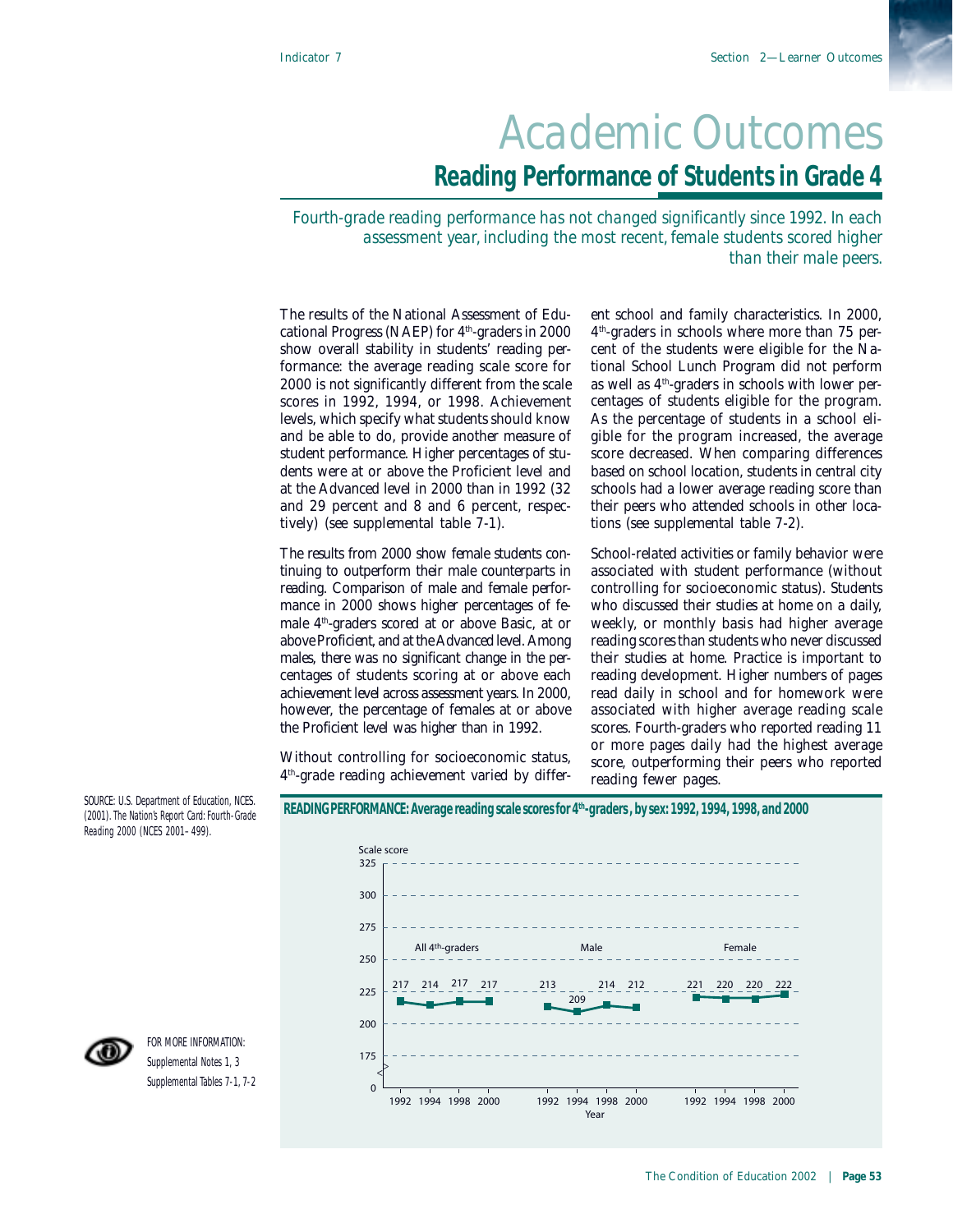#### **Trends in the Achievement Gap in Reading Between White and Black Students**

*While the average reading scores of White students are higher than those of Black students at ages 9, 13, and 17, the gaps decreased between the early 1970s and the late 1980s. Since then, the gaps have remained relatively stable or increased.*

The National Assessment of Educational Progress (NAEP) has assessed trends in students' reading performance since the early 1970s. NAEP thus provides a picture of how student performance in reading has changed over time, specifically the achievement gap between Black and White students. This issue has been the focus of considerable attention among those concerned with equity in the quality of education provided to America's students.

Since 1971, the reading scores of Black 9-, 13-, and 17-year-olds have been lower, on average, than those of their White peers. However, the average difference between Black and White students' scores has changed over time. There has been an overall narrowing in this achievement gap since 1971, most of which is due to decreases that occurred before 1988. For example, between 1971 and 1988, the Black-White score gap decreased for all 13- and 17-year-olds. Between 1988 and 1999, the Black-White score gap increased for 13-year-olds. The apparent increases for 9- and 17-year-olds, however, were not significant (see supplemental table 8-1).

One indication of what these score changes mean for Black students' achievement is that in 1971 the average reading score of Black 17-year-olds (239) was below that of White 13-year-olds (261). By 1988, the average reading score of Black 17-year-olds (274) was between that of White 17-year-olds (295) and White 13-year-olds (261).

The changes in the Black and White achievement gaps can also be examined by looking at the changes that occurred in the achievement scores of Black and White students at the high and the low ends of the score distribution in these two time periods. From 1971 to 1988, the overall reading gap for 17-yearolds decreased because the reading scores of Black students increased more than the scores of White students at all quartile levels. Furthermore, among Black and White students, the gaps between the highest and lowest per-



NOTE: The gap is determined by subtracting the average Black score from the average White score at each grade for each year assessed.

SOURCE: U.S. Department of Education, NCES. (2000). *NAEP 1999 Trends in Academic Progress: Three Decades of Student Performance* (NCES 2000–469) and National Assessment of Educational Progress (NAEP), 1999 Long-Term Trend Assessment, unpublished data produced by the Educational Testing Service.

FOR MORE INFORMATION: Supplemental Notes 1, 3 Supplemental Tables 8-1, 8-2

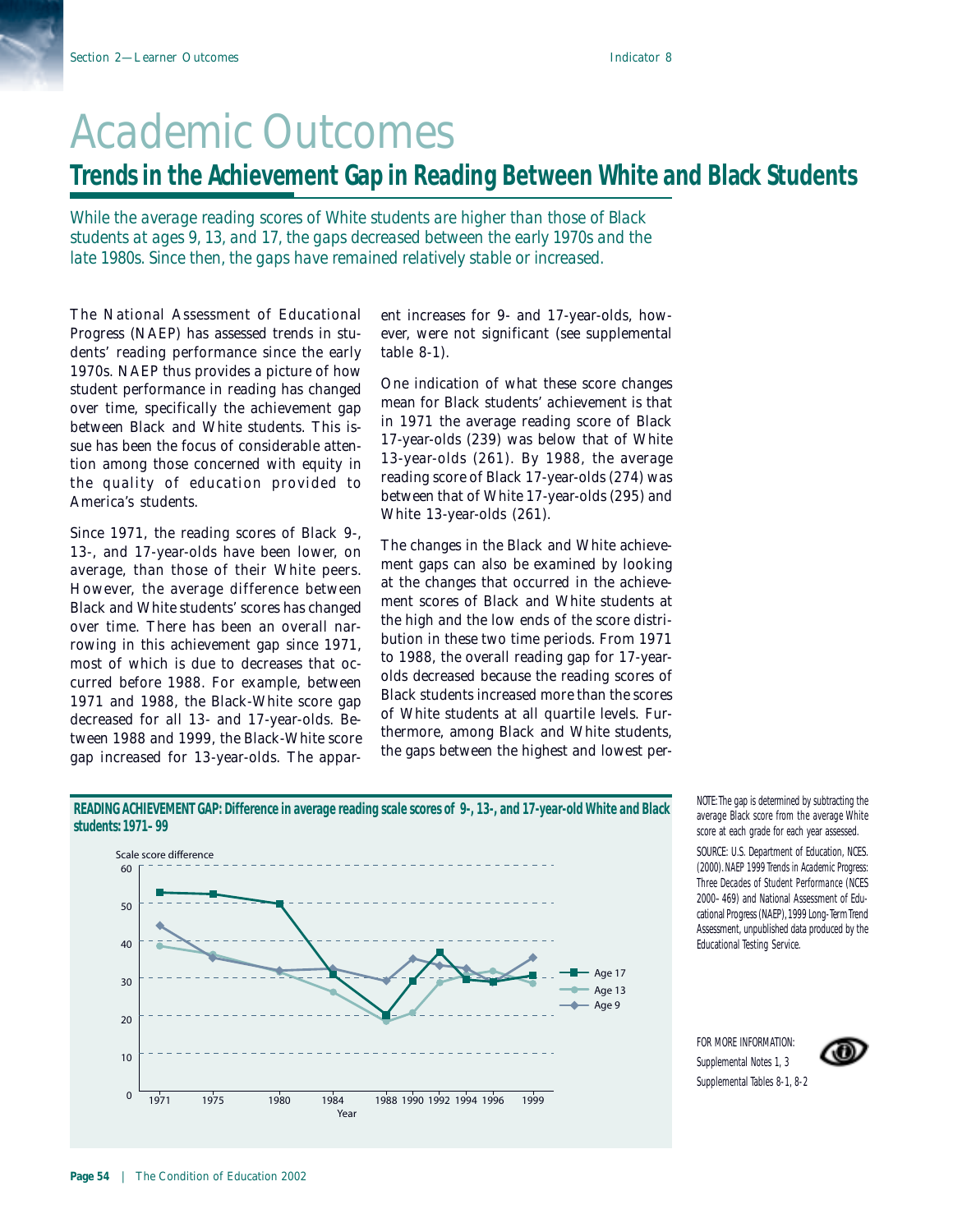forming students narrowed: the average scores of those in the lowest quartile increased relative to those in the highest quartile. These trends changed or were reversed between 1988 and 1999, at which time the scores of Blacks at all quartile levels decreased, while the scores of Whites varied by quartile. Among Black students, there were no further

changes in the gaps between the upper and lower quartile scores. Among White students, the average scores of those in the upper quartile increased, while the scores of those in the bottom quartile decreased, widening the difference between them to a level similar to that in 1971.



\*Change is greater than 0 but less than .5. NOTE: The change for each race is determined by subtracting the average score in the earlier year from the average score in the later year for each quartile.

SOURCE: U.S. Department of Education, NCES. (2000). *NAEP 1999 Trends in Academic Progress: Three Decades of Student Performance* (NCES 2000–469) and National Assessment of Educational Progress (NAEP), 1999 Long-Term Trend Assessment, unpublished data produced by the Educational Testing Service.



FOR MORE INFORMATION: Supplemental Notes1, 3 Supplemental Tables 8-1, 8-2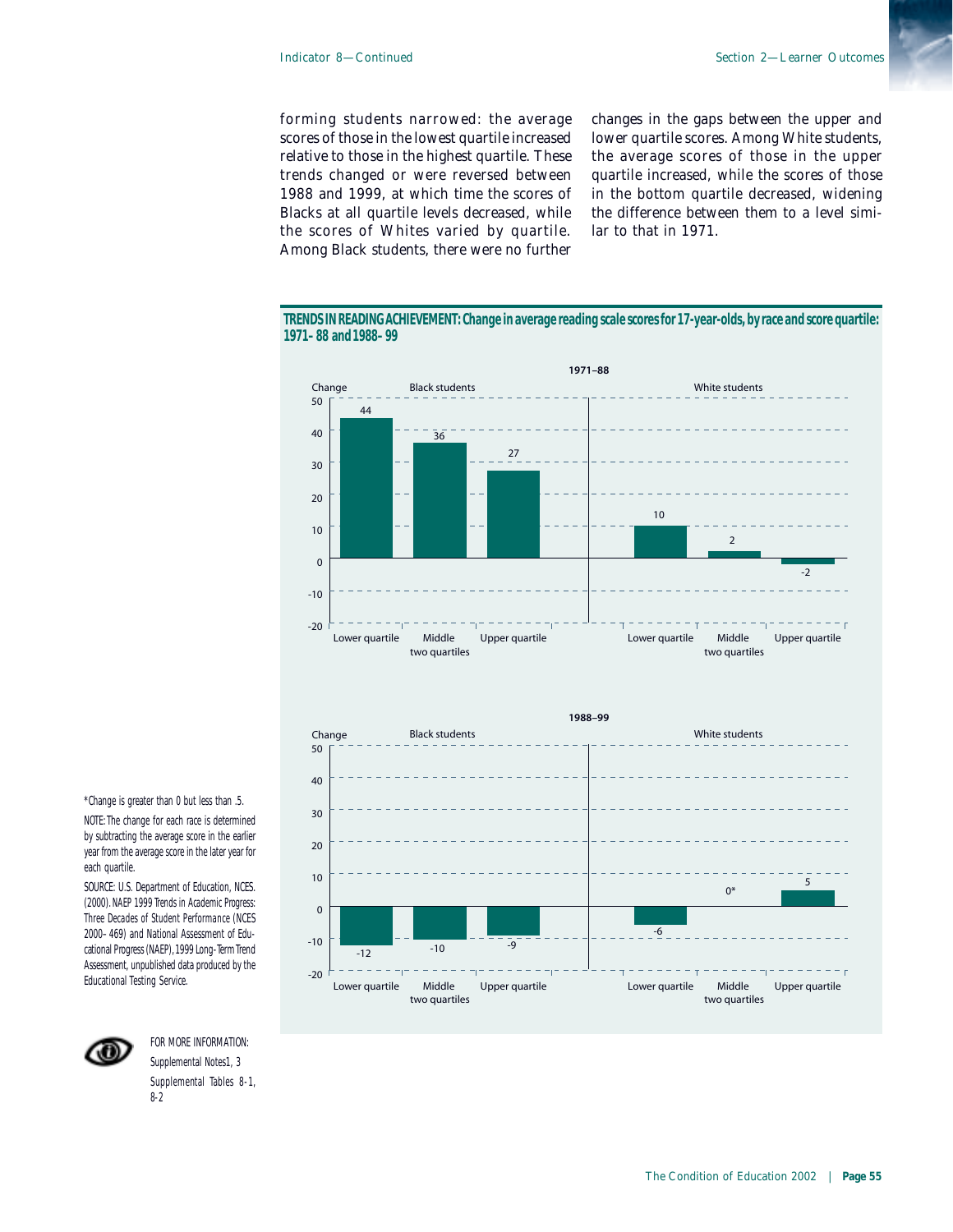#### *Academic Outcomes* **International Comparisons of Reading Literacy**

*U.S.15-year-olds performed at the international average in reading literacy in 2000, scored below the average of 3 countries, and above the average of 4 industrialized countries.*

The Program for International Student Assessment (PISA) reports on the reading literacy of 15-yearolds in 27 participating Organization for Economic Cooperation and Development (OECD) industrialized countries and 4 non-OECD countries assessed in 2000. The average U.S. reading literacy score was similar to the international average of the 27 OECD countries. U.S. students had a lower average score than students in 3 countries and a higher average score than students in 4 OECD and 3 non-OECD countries. On specific reading skill areas (retrieving information, interpreting texts, reflecting on texts), U.S. students also scored similarly to the international averages. In each specific skill area, a few countries outperformed the United States (see supplemental table 9-1).

Countries differ in the extent to which students' scores are distributed above and below the national average. The standard deviation of reading literacy scores in each country can be used to determine how much scores vary from the country's average score. Fifteen countries showed less variation from their average score than the United States, no country had more variation, and 15 countries had similar variation.

In almost all countries, students whose parents had a high school diploma or higher outperformed students whose parents had less than a high school diploma. No country had a larger reading literacy point difference between students whose parents had a bachelor's degree or higher and those whose parents had not completed high school than the United States. In addition, females outperformed males in reading literacy in every country (see supplemental table 9-2).

The socioeconomic status of students' parents was positively associated with performance in reading literacy in the United States. Each 1-point increase in the International Socioeconomic Index (ISEI), a measure based on parents' occupation, was associated with an increase in literacy scores on average for each country. The larger the increase in literacy score in a country, the stronger was the relationship between socioeconomic status and reading literacy performance in that country. Each 1-point increase in ISEI led to a 2.1-point difference in reading literacy in the United States, which was similar to the international average point difference.

\*The international average is the average of OECD countries only and thus excludes Brazil, Latvia, Liechtenstein, and the Russian Federation.

NOTE: A standard deviation provides information about the distribution of students' combined reading literacy scale scores. In a normal distribution, 68 percent of scores fall within plus or minus one standard deviation of the mean, and 95 percent fall within plus or minus two standard deviations of the mean. For more information on this study, see *Supplemental Note 4*.

SOURCE: U.S. Department of Education, NCES. (2001). *Outcomes of Learning: Results from the 2000 Program for International Student Assessment of 15-Year-Olds in Reading, Mathematics, and Science Literacy* (NCES 2002–115).

FOR MORE INFORMATION: Supplemental Note 4 Supplemental Tables 9-1, 9-2 OECD 2001

**INTERNATIONAL READING LITERACY: Average reading literacy score of 15-year-olds, by country: 2000**

| to the United States<br>Country and score<br>Significantly higher<br>Finland<br>534<br>New Zealand<br>546<br>Canada | Average score relative |           |     |                |     |       |     |
|---------------------------------------------------------------------------------------------------------------------|------------------------|-----------|-----|----------------|-----|-------|-----|
|                                                                                                                     |                        |           |     |                |     |       |     |
|                                                                                                                     |                        |           |     |                |     |       | 529 |
|                                                                                                                     |                        | Australia | 528 | <b>Iceland</b> | 507 | Spain | 493 |
| Czech Republic<br>Ireland<br>527<br>505<br>France                                                                   |                        |           |     |                |     |       | 492 |
| Korea, Republic of<br>525<br>505<br>Italy<br>Norway                                                                 |                        |           |     |                |     |       | 487 |
| Not significantly<br><b>United Kingdom</b><br>523<br><b>United States</b><br>504<br>Germany                         |                        |           |     |                |     |       | 484 |
| different<br>International average*<br>500<br>Liechtenstein<br>522<br>Japan                                         |                        |           |     |                |     |       | 483 |
| 497<br>Sweden<br>516<br><b>Denmark</b><br>Hungary                                                                   |                        |           |     |                |     |       | 480 |
| Switzerland<br>494<br>Poland<br>Austria<br>507                                                                      |                        |           |     |                |     |       | 479 |
| Belgium<br>507                                                                                                      |                        |           |     |                |     |       |     |
| 474<br>458<br>Mexico<br>Latvia<br>Greece                                                                            |                        |           |     |                |     |       | 422 |
| Luxembourg<br>441<br>Brazil<br>Significantly lower<br>Portugal<br>470                                               |                        |           |     |                |     |       | 396 |
| <b>Russian Federation</b><br>462                                                                                    |                        |           |     |                |     |       |     |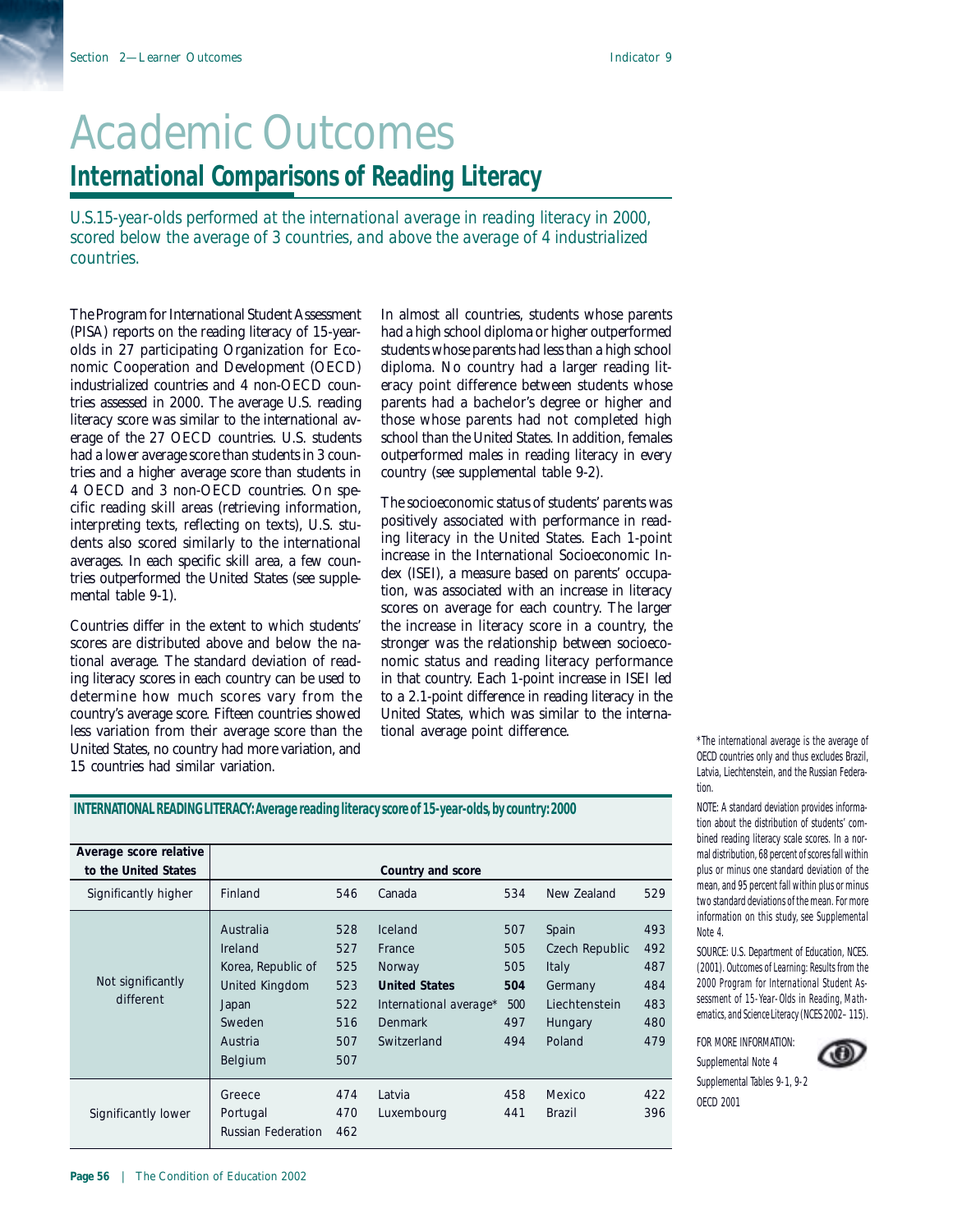#### **Mathematics Performance of Students in Grades 4, 8, and 12**

*The mathematics performance of 4th- and 8th-graders increased steadily from 1990 to 2000, while the performance of 12th-graders increased from 1990 to 1996 but then declined between 1996 and 2000.*

The National Assessment of Educational Progress (NAEP) has assessed performance in mathematics in grades 4, 8, and 12 since 1990. Students in grades 4 and 8 showed steady growth in mathematics achievement from 1990 to 2000. In contrast, 12<sup>th</sup>-graders in 2000 scored higher than in 1990 but lower than in 1996. Achievement levels, which identify what students should know and be able to do at each grade, provide another measure of student performance. In 2000, 26 percent of  $4<sup>th</sup>$ -graders, 27 percent of  $8<sup>th</sup>$ -graders, and 17 percent of 12th-graders performed at or above the *Proficient* levels for each grade (see supplemental table 10-1).

Did certain subgroups of students outperform other groups in 2000? Males, on average, scored higher than females in grades 8 and 12; however, in grade 4, there was no significant difference between the average scores of boys and girls. Whites at all three grade levels and Asian/Pacific Islanders in grades 8 and 12 scored higher, on average, than their Black, Hispanic, and American Indian counterparts. Asian/Pacific Islanders scored higher than Whites at grade 12. The level of poverty in the school was associated with student achievement. In all three grades, average scale scores decreased as the percentage of students in the school eligible for a free or reduced-price lunch increased (see supplemental table 10-2).

Assessment results were associated with the opportunity to study challenging material and the degree to which students took advantage of these opportunities. Among  $8<sup>th</sup>$ -grade students in 2000, those taking  $8<sup>th</sup>$ -grade mathematics or prealgebra scored lower than those taking algebra I or II, geometry, or sequential or integrated mathematics. Twelfth-graders who had taken the most advanced mathematics courses scored higher than students who had taken lowor middle-level courses.

NAEP also provided a state comparison of public schools in grades 4 and 8. Of the 36 jurisdictions that participated in the assessment in  $4<sup>th</sup>$  grade in 1992 and 2000, 26 had a higher average score and 1 had a lower score in 2000 than in 1992. Thirty-one jurisdictions participated in grade 8 in 1990 and 2000; 27 had a higher average score, and none had a lower score in 2000 than in 1990 (see supplemental table 10-3).

\*Significantly different from 2000. SOURCE: U.S. Department of Education, NCES. (2001). *The Nation's Report Card: Mathematics 2000* (NCES 2001–517).



FOR MORE INFORMATION: Supplemental Notes 1, 3 Supplemental Tables 10-1, 10-2, 10-3

**MATHEMATICS PERFORMANCE: Average mathematics scale scores for 4th-, 8th-, and 12th-graders: 1990, 1992, 1996, and 2000**

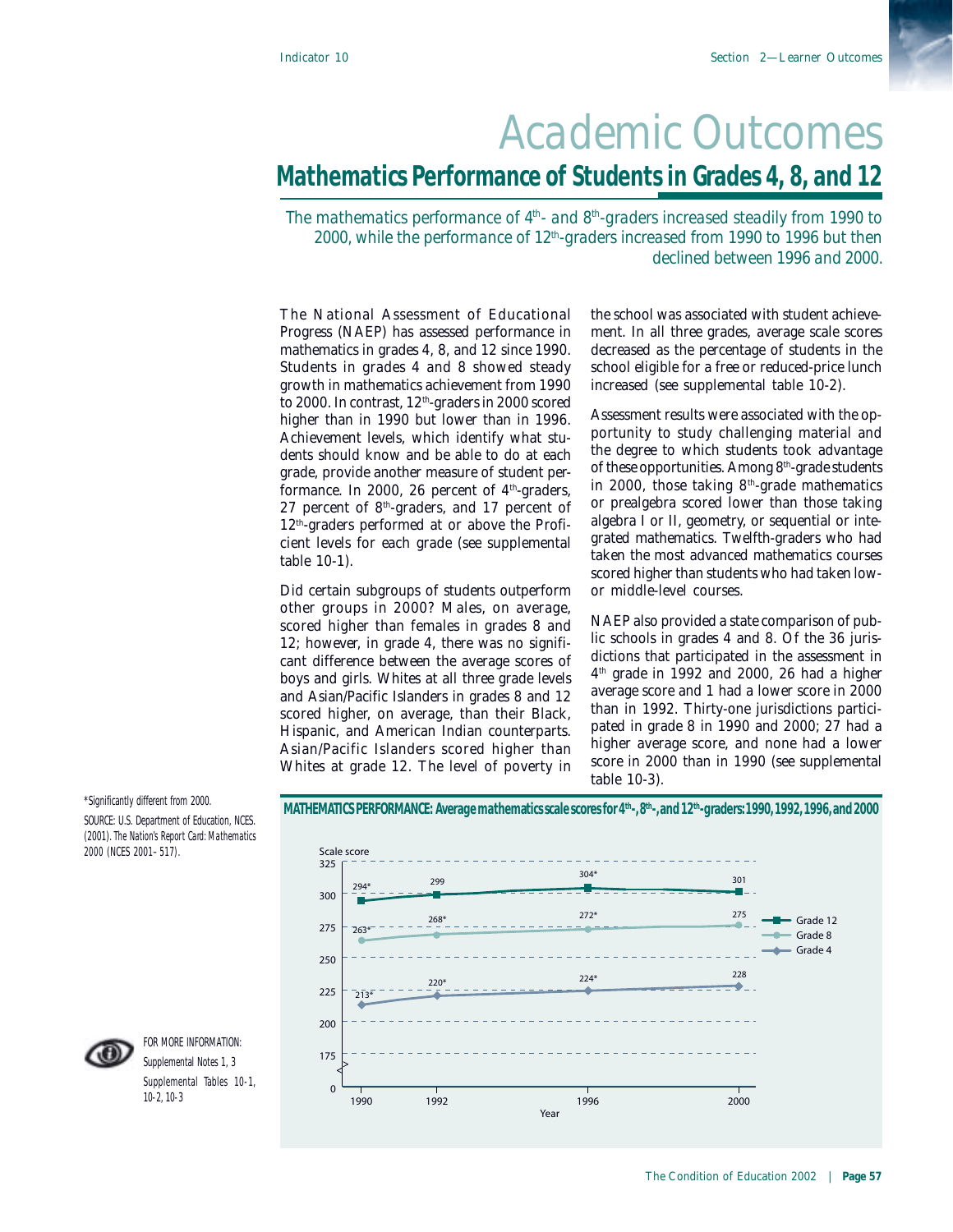*Indicator 11*

### *Academic Outcomes* **Poverty and Student Achievement**

*Compared with students in low-poverty public schools, students in high-poverty public schools have lower achievement scores in 4th-grade mathematics.*

The National Assessment of Educational Progress (NAEP) collects background information on students, teachers, and schools, permitting analysis of student achievement relative to the poverty level of public schools, measured as the percentage of students eligible for free or reduced-price lunch. In 2000, higher levels of students eligible for subsidized lunch were generally associated with lower scores on the  $4<sup>th</sup>$ -grade mathematics assessment. Students in schools with more than 50 percent of their students eligible for free or reduced-price lunch had a lower average score than students in schools with a quarter or fewer of their students eligible for the program (see supplemental table 11-1).

Was there a difference in the mathematics achievement of 4th-graders in 2000 in high and low poverty schools regardless of whether or not the student was personally eligible for subsidized lunch? Among students who were not personally eligible for the school lunch program, students in schools with more than 50 percent of their students eligible for the program had a lower average score than those in schools with a quarter or fewer eligible. Among those eligible for

the school lunch program, the average score of students in schools with more than 75 percent of students eligible was lower than the score for those in schools with 11–50 percent of students eligible.

Certain characteristics of the highest poverty schools (more than 75 percent of students eligible for subsidized lunch) are evident. Relative to the total 4<sup>th</sup>-grade population, there was a lower percentage of White students and a higher percentage of Black and Hispanic students in the highest poverty schools. The highest poverty schools had higher rates of student absenteeism and a lower percentage of their students with a "very positive" attitude toward academic achievement than schools with the least poverty (i.e., those with 10 percent or fewer eligible). In addition, the highest poverty schools in 2000 reported less parental involvement than schools with the least poverty. For example, the highest poverty schools were more likely to report less than 50 percent parent participation in open houses or back-to-school nights than schools with the least poverty (see supplemental table 11-2).

POVERTY AND ACHIEVEMENT: Average scale score of public school students in 4<sup>th</sup>-grade mathematics, by the percentage \*For the eligible student category, there were **of students in the school eligible for free or reduced-price lunch and whether the student was eligible for free or reduced-price lunch: 2000**



too few sample cases for a reliable estimate. SOURCE: U.S. Department of Education, NCES. National Assessment of Educational Progress

(NAEP), unpublished data provided by the Educational Testing Service, 2000.

FOR MORE INFORMATION: Supplemental Notes 1, 3 Supplemental Tables 11-1, 11-2

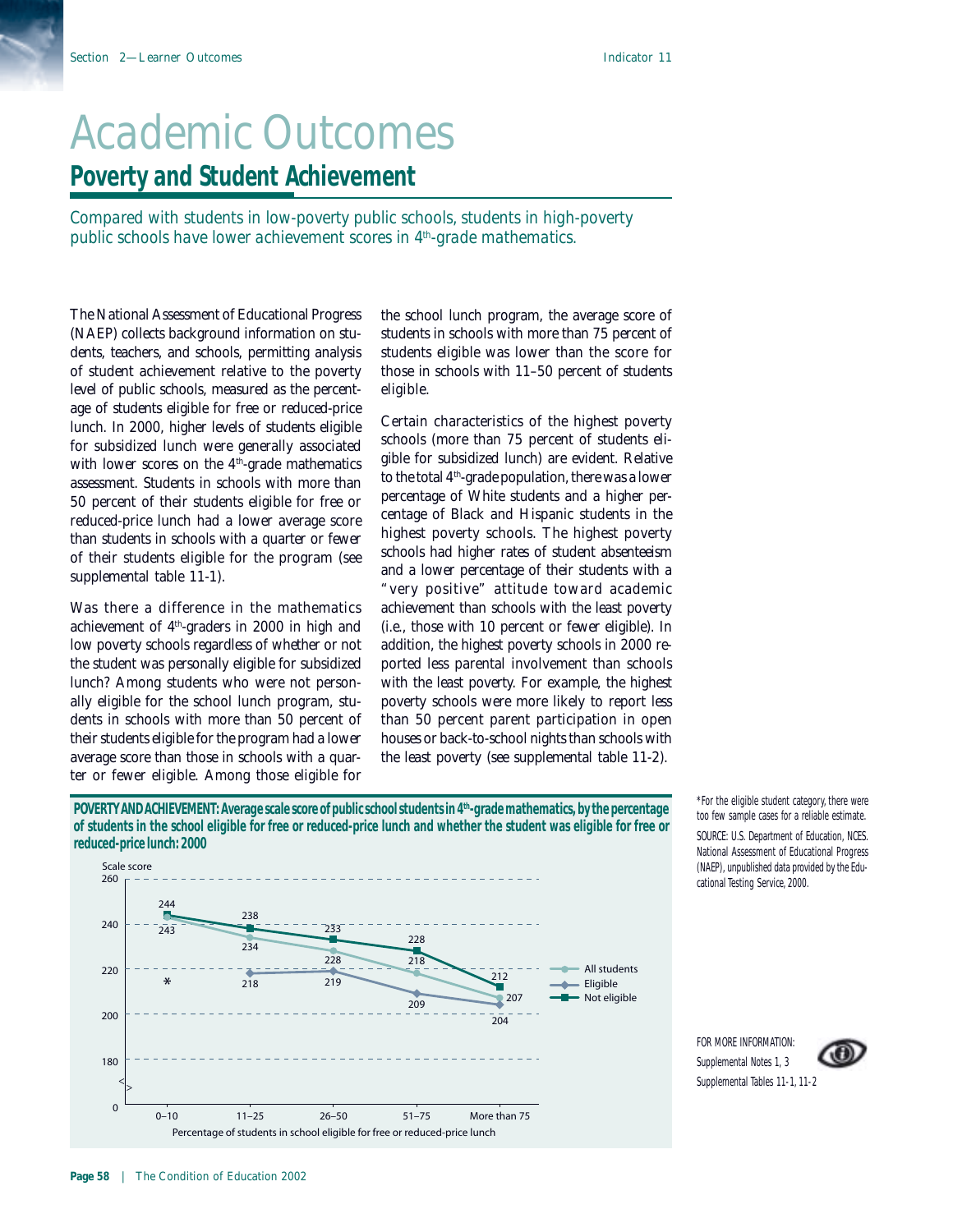#### **Science Performance of Students in Grades 4, 8, and 12**

*The science performance of both 4th- and 8th-graders did not change significantly from 1996 to 2000, while 12th-grade scores declined by 3 points.*

The National Assessment of Educational Progress (NAEP) assessed  $4<sup>th</sup>$ -,  $8<sup>th</sup>$ -, and  $12<sup>th</sup>$ grade student performance in science in 1996 and 2000. The average science scale scores of both 4<sup>th</sup>- and 8<sup>th</sup>-graders did not change significantly from 1996 to 2000, while there was a 3 point decline in grade 12 between the 2 years. NAEP also provides achievement levels indicating what students should know and be able to do in each grade. In 2000, 29 percent of  $4<sup>th</sup>$ graders, 32 percent of 8th-graders, and 18 percent of 12th-graders performed at or above the *Proficient* level set for each grade. In 8<sup>th</sup> grade, there was an increase in the percentage of students reaching the *Proficient* level or above between 1996 and 2000 (see supplemental table 12-1).

Student and school characteristics were associated with student performance. Males had a higher average score than females in 2000 at grades 4 and 8, but the two had similar scores in grade 12. Whites in grade 4 and Whites and Asian/Pacific Islanders in grades 8 and 12 had higher average scores than their Black, Hispanic, and American Indian counterparts; in all three grades, American Indians had a higher score than Hispanics and Blacks. The poverty

rate, as measured by the percentage of students in a school eligible for the National School Lunch Program, was also related to achievement. As the percentage of students in a school eligible for the program increased, the average score of students in the school decreased (see supplemental table 12-2*)*.

Coursetaking was also associated with student achievement. Eighth-graders who were not taking science had the lowest average scores of all 8th-graders assessed in 2000. Eighth-graders enrolled in a life science course had a lower average score than their peers enrolled in other science courses. Twelfth-graders who had taken 1st-year biology, chemistry, or physics at some point since grade 8 had higher scores than students who had not taken these courses.

NAEP also collected performance data of public school students by state or jurisdiction in  $4<sup>th</sup>$ grade in 2000 and in 8<sup>th</sup> grade in 1996 and 2000. In  $8<sup>th</sup>$  grade, there was no significant difference in average scores from 1996 to 2000 in 33 jurisdictions, while 3 jurisdictions showed significant score gains and no jurisdiction showed a significant decline (see supplemental table 12-3).

NOTE: Percentages may not add to 100 due to rounding.

SOURCE: U.S. Department of Education, NCES. (forthcoming). *The Nation's Report Card: Science 2000* (NCES 2002–451).

FOR MORE INFORMATION: Supplemental Notes 1, 3 Supplemental Tables 12-1,

12-2, 12-3

**SCIENCE PERFORMANCE: Percentage distribution of students performing at each science achievement level, by grade: 2000**

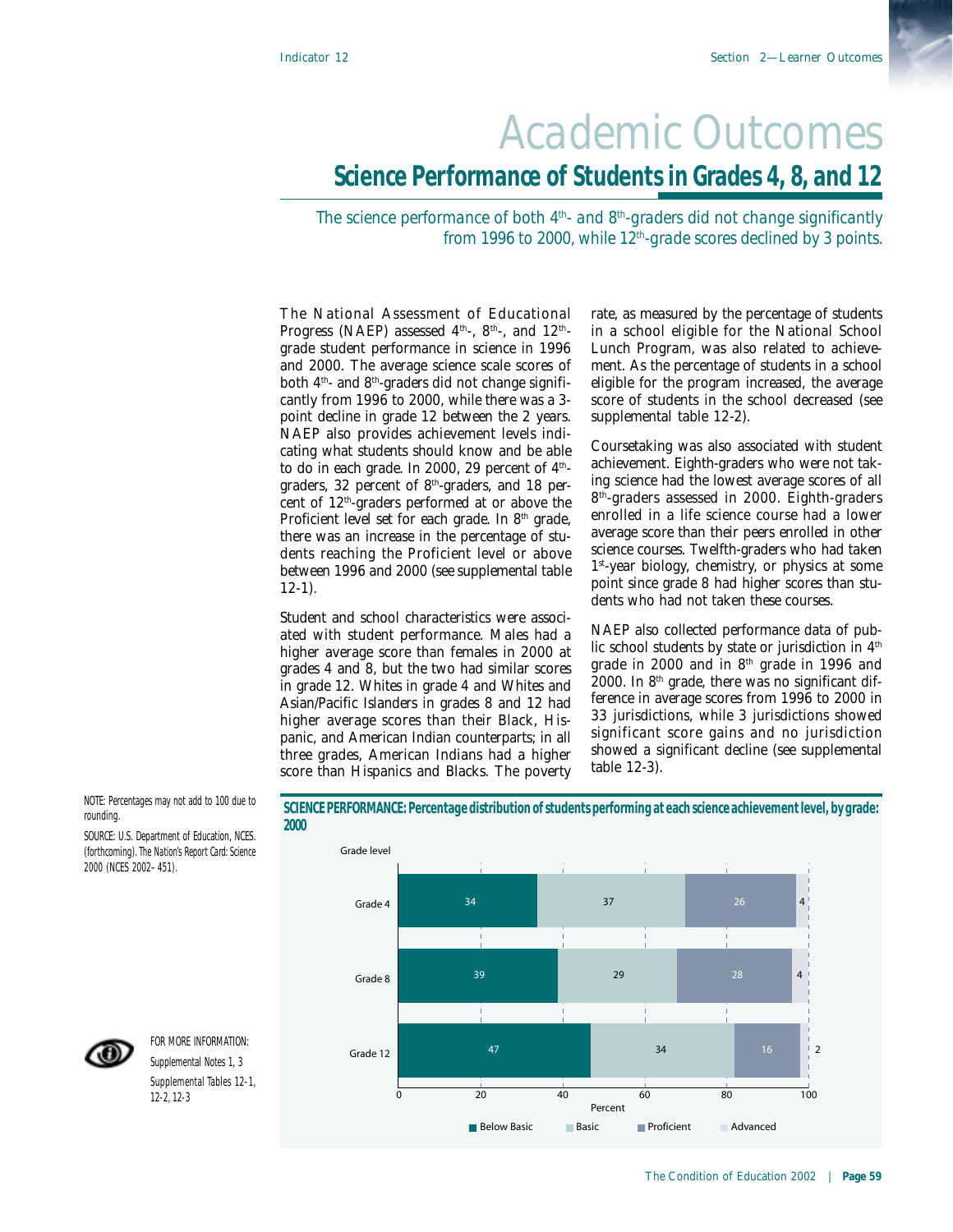#### **International Comparisons of 8<sup>th</sup>-Graders' Performance in Mathematics and Science**

*In 1999, U.S. 8th-graders exceeded the international average of 38 countries in mathematics and science but performed lower than their peers in 14 countries.*

The Third International Mathematics and Science Study–Repeat (TIMSS-R), which was conducted in 1999, follows the previous TIMSS by 4 years and focuses on the mathematics and science achievement of 8th-graders in 38 countries.

*Comparison of 8th-graders in 1999.* In TIMSS-R, the international average score for  $8<sup>th</sup>$ -graders in mathematics of the 38 participating countries was 487, and the average in science was 488. In 1999, U.S. students on average scored higher in both mathematics and science than the international average of the 38 countries. In mathematics, the average U.S. score was higher than the score in 17 countries, similar to the score in 6 countries, and lower than the score in 14 countries. In science, the average U.S. score for  $8<sup>th</sup>$ graders was higher than the score in 18 countries, similar to the score in 5 countries, and lower than the score in 14 countries in 1999 (see the figure on the opposite page and supplemental table 13-1).

*Comparison of 8th-graders in 1995 and 1999.* Both TIMSS and TIMSS-R assessed students in  $8<sup>th</sup>$  grade, allowing for a comparison of  $8<sup>th</sup>$ -grade performance at two points in time. Of the 38 countries that participated in TIMSS-R, 23 also participated in the  $8<sup>th</sup>$ -grade assessment in TIMSS. The international average in 1999 of the 23 countries participating in both studies was 521 in both mathematics and science (see supplemental table 13-2).

Among U.S. 8<sup>th</sup>-graders, there was no statistically significant change in mathematics or science performance from 1995 to 1999. Of the 23 countries that participated at the  $8<sup>th</sup>$ -grade level in mathematics in TIMSS 1995 and TIMSS-R 1999, there was no change in achievement in 19 countries during this period, 3 countries experienced an increase in overall mathematics achievement, and 1 country experienced a decrease. In science, there was no change in 18 of the 23 countries from 1995 to 1999, there was an increase in overall science achievement in 4 countries, and a decrease

in 1 country. The international average of  $8<sup>th</sup>$ -graders in 1999 was similar to that of  $8<sup>th</sup>$ -graders in 1995 in both mathematics and science for the 23 countries that participated in both assessments (see the top figure on page 62 and supplemental table 13-2).

*Comparison of 4th-graders in 1995 and 8th-grad*ers in 1999. The 1995 TIMSS 4<sup>th</sup>-graders and the 1999 TIMSS-R 8<sup>th</sup>-graders represented the same cohort of students at two different points in time. These students' performance in 1995 can be compared with their performance in 1999. However, direct comparisons between the 1995 4<sup>th</sup>-grade TIMSS assessment and the 1999 8<sup>th</sup>-grade TIMSS-R assessment are complicated by several factors, including differences in the content areas assessed and the questions that could be asked between the two grade levels. Therefore, comparisons between TIMSS 4<sup>th</sup>-graders and TIMSS-R 8<sup>th</sup>-graders are based on their performance relative to the international average of the 17 countries that participated in 4<sup>th</sup>-grade TIMSS in 1995 and 8<sup>th</sup>-grade TIMSS-R in 1999. The international average in 1999 for the 17 countries was  $524$  in both  $8<sup>th</sup>$ grade mathematics and science in 1999 and it was 517 and 514 in 4<sup>th</sup>-grade mathematics and science, respectively, in 1995 (see supplemental table 13-3).

The U.S. mathematics score for 4<sup>th</sup>-graders in 1995 was statistically similar to the international average of the 17 participating countries, but the U.S. mathematics score for 8<sup>th</sup>-graders in 1999 was below the international average. In science, the U.S.  $4<sup>th</sup>$ -grade score in 1995 was above the international average of the  $17$  countries, but the  $8<sup>th</sup>$ grade score in 1999 was similar to the international average. As a result, in both mathematics and science, U.S. students' performance decreased relative to the international average of the 17 countries, from the  $4<sup>th</sup>$  grade in 1995 to the  $8<sup>th</sup>$  grade in 1999 (see the bottom figure on page 62 and supplemental table 13-3).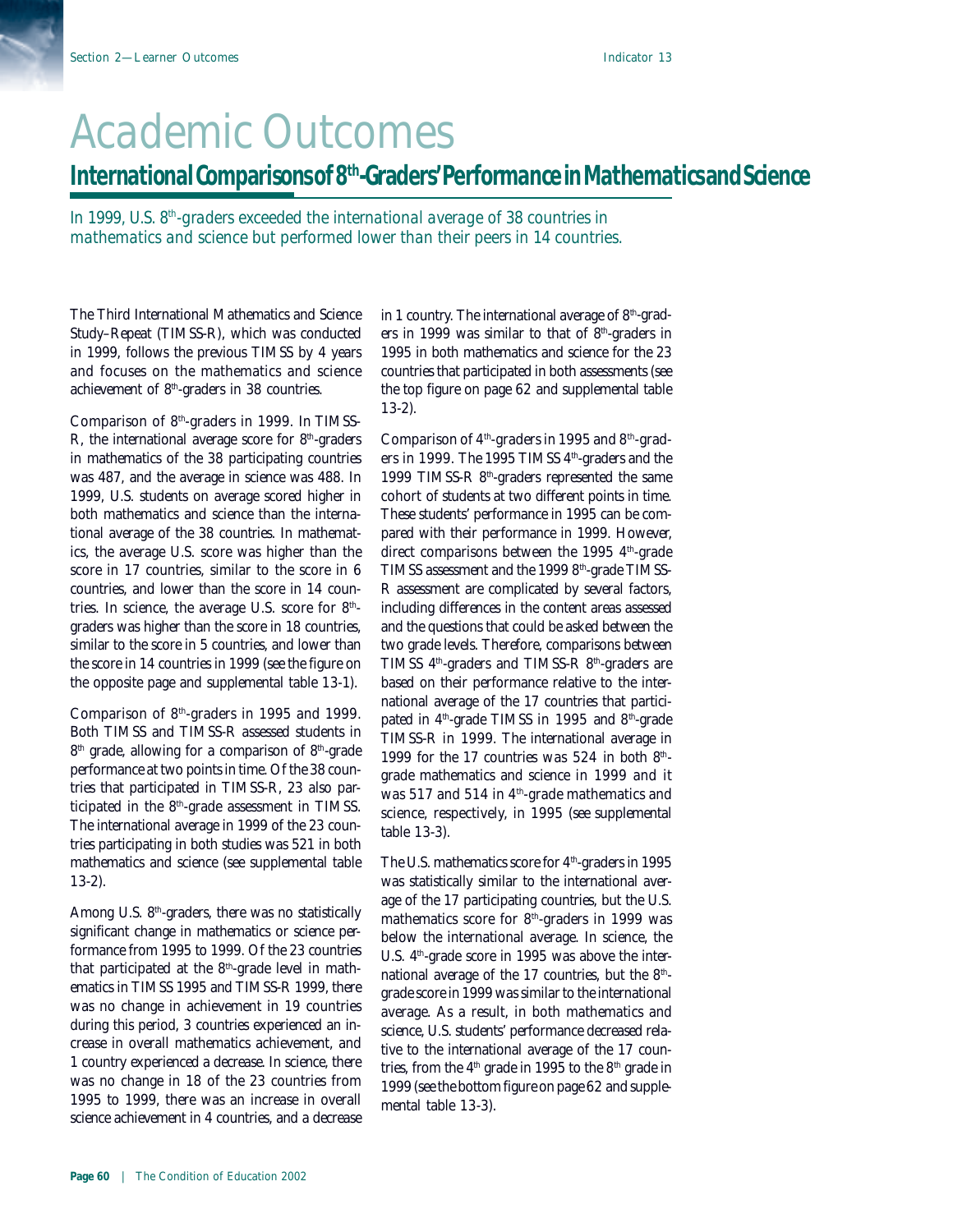|                                                                                                                                                                                                                                                                                   | Average score                  |                                                                                                                                                                                                                                                                                               |
|-----------------------------------------------------------------------------------------------------------------------------------------------------------------------------------------------------------------------------------------------------------------------------------|--------------------------------|-----------------------------------------------------------------------------------------------------------------------------------------------------------------------------------------------------------------------------------------------------------------------------------------------|
|                                                                                                                                                                                                                                                                                   | relative to                    |                                                                                                                                                                                                                                                                                               |
| <b>Mathematics</b>                                                                                                                                                                                                                                                                | the United States              | Science                                                                                                                                                                                                                                                                                       |
| Australia<br>Belgium-Flemish<br>Canada<br>Chinese Taipei<br>Finland<br>Hong Kong, SAR<br>Hungary<br>Japan<br>Korea, Republic of<br><b>Netherlands</b><br><b>Russian Federation</b><br>Singapore<br>Slovak Republic<br>Slovenia                                                    | Significantly<br>higher        | Australia<br>Belgium-Flemish<br>Canada<br>Chinese Taipei<br>Czech Republic<br>England<br>Finland<br>Hungary<br>Japan<br>Korea, Republic of<br><b>Netherlands</b><br>Singapore<br>Slovak Republic<br>Slovenia                                                                                  |
| <b>Bulgaria</b><br>Czech Republic<br>England<br>Latvia-LSS <sup>1</sup><br>Malaysia<br>New Zealand                                                                                                                                                                                | Not significantly<br>different | Bulgaria<br>Hong Kong, SAR<br>Latvia-LSS <sup>1</sup><br>New Zealand<br><b>Russian Federation</b>                                                                                                                                                                                             |
| Chile<br>Cyprus<br>Indonesia<br>International average<br>Iran, Islamic Republic of<br>Israel <sup>2</sup><br>Italy<br>Jordan<br>Lithuania <sup>3</sup><br>Macedonia, Republic of<br>Moldova<br>Morocco<br>Philippines<br>Romania<br>South Africa<br>Thailand<br>Tunisia<br>Turkey | Significantly<br>lower         | Chile<br>Cyprus<br>Indonesia<br>International average<br>Iran, Islamic Republic of<br>Israel <sup>2</sup><br>Italy<br>Jordan<br>Lithuania <sup>3</sup><br>Macedonia, Republic of<br>Malaysia<br>Moldova<br>Morocco<br>Philippines<br>Romania<br>South Africa<br>Thailand<br>Tunisia<br>Turkey |

#### **MATHEMATICS AND SCIENCE PERFORMANCE: Average mathematics and science performance of 8th-graders for the 38 participating countries: 1999**

38 countries.

SOURCE: U.S. Department of Education, NCES. (2000). *Pursuing Excellence: Comparisons of International Eighth-Grade Mathematics and Science Achievement from a U.S. Perspective, 1995 and 1999 (*NCES 2001–028) (TIMSS-R).

1 Only Latvian-speaking schools were tested. 2 Israel did not meet the international sampling and/or other guidelines. See *Supplemental Note 4*

3 Lithuania tested the same cohort of students as in other countries, but later in 1999, at the beginning

NOTE: Eighth grade in most countries. See *Supplemental Note 4* for details. The international average is the average of the national averages of the



for details.

of the next school year.

FOR MORE INFORMATION: Supplemental Note 4 Supplemental Tables 13-1, 13-2, 13-3 NCES 2001–027, NCES 2000– 062, Indicators 18, 19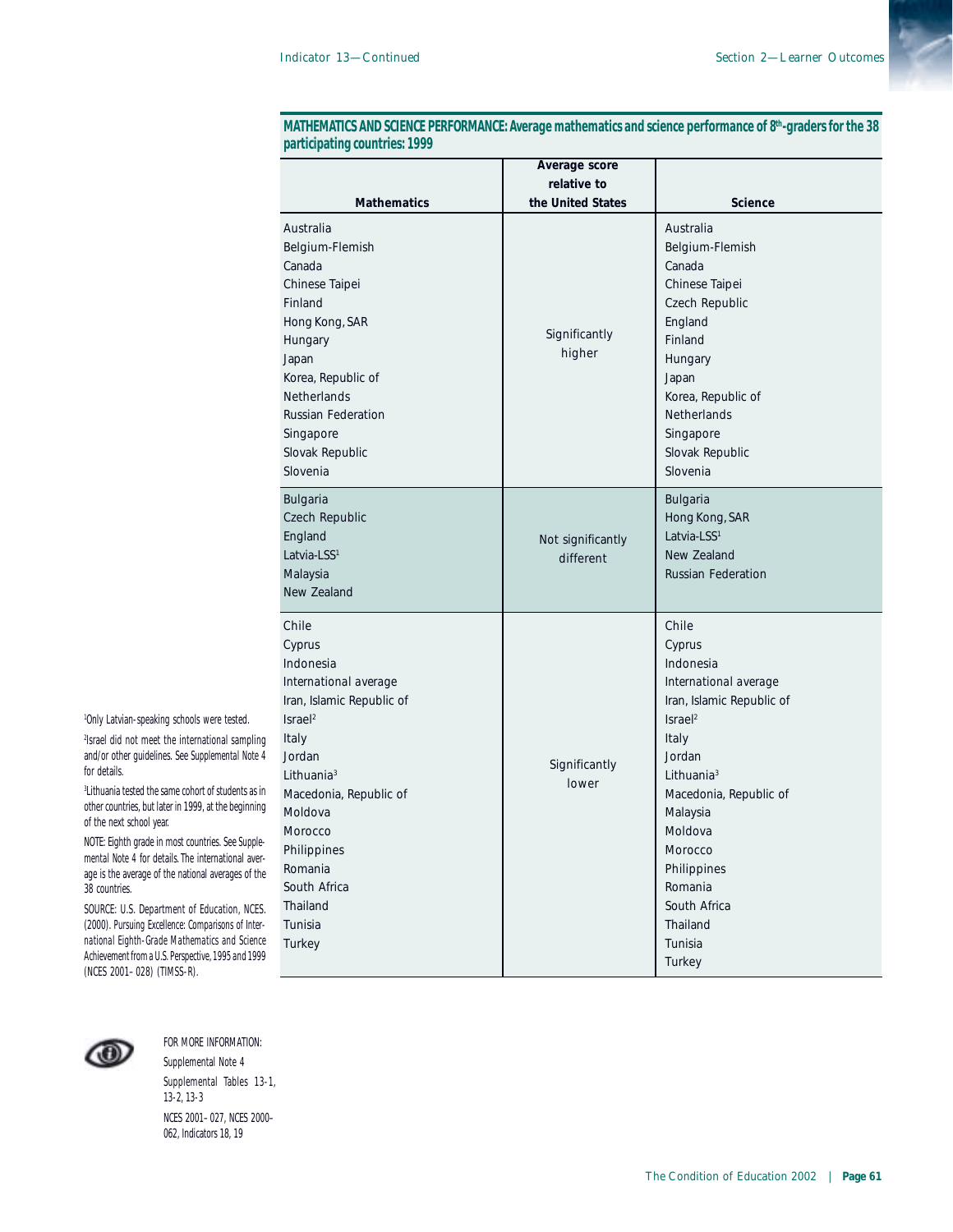#### **CHANGE IN MATHEMATICS AND SCIENCE PERFORMANCE : Mathematics and science performance of 8th-graders in 1995 and 1999 for the 23 countries that participated in both assessments**

|                           |                           | Average score in        |                           |                           |  |
|---------------------------|---------------------------|-------------------------|---------------------------|---------------------------|--|
|                           |                           | 1999 relative to the    |                           |                           |  |
| <b>Mathematics</b>        |                           | country's score in 1995 | Science                   |                           |  |
| Canada                    |                           | Significantly           | Canada                    | Lithuania $1,3$           |  |
| Cyprus                    |                           | higher                  | Hungary                   |                           |  |
| Latvia-LSS1,2             |                           |                         | Latvia-LSS1,2             |                           |  |
| Australia <sup>1</sup>    | Korea, Republic of        |                         | Australia <sup>1</sup>    | Korea, Republic of        |  |
| Belgium-Flemish           | Lithuania $1,3$           |                         | Belgium-Flemish           | Netherlands <sup>1</sup>  |  |
| Bulgaria <sup>1</sup>     | Netherlands <sup>1</sup>  |                         | Cyprus                    | New Zealand               |  |
| England <sup>1</sup>      | New Zealand               |                         | Czech Republic            | Romania <sup>1</sup>      |  |
| Hong Kong, SAR            | Romania <sup>1</sup>      | Not significantly       | England <sup>1</sup>      | <b>Russian Federation</b> |  |
| Hungary                   | <b>Russian Federation</b> | different               | Hong Kong SAR             | Singapore                 |  |
| International average     | Singapore                 |                         | International average     | Slovak Republic           |  |
| Iran, Islamic Republic of | Slovak Republic           |                         | Iran, Islamic Republic of | Slovenia <sup>1</sup>     |  |
| Italy                     | Slovenia <sup>1</sup>     |                         | Italy                     | <b>United States</b>      |  |
| Japan                     | <b>United States</b>      |                         | Japan                     |                           |  |
| Czech Republic            |                           | Significantly           | Bulgaria <sup>1</sup>     |                           |  |
|                           |                           | lower                   |                           |                           |  |

1 Country did not meet the international sampling and/or other guidelines at 8<sup>th</sup>-grade level in 1995. See *Supplemental Note 4* for more details.

2 Only Latvian-speaking schools were tested.

3 Lithuania tested the same cohort of students as in other countries, but later in 1999, at the beginning of the next school year.

NOTE: Eighth grade in most countries. See *Supplemental Note 4* for details. International average is the average of the national averages for the 23 countries that participated in the 8<sup>th</sup>-grade assessment in both 1995 and 1999.

SOURCE: U.S. Department of Education, NCES. (2000). *Pursuing Excellence: Comparisons of International Eighth-Grade Mathematics and Science Achievement from a U.S. Perspective, 1995 and 1999* (NCES 2001–028) (TIMSS and TIMSS-R).

#### **MATHEMATICS PERFORMANCE: Average mathematics performance of 4th-graders in 1995 and 8th-graders in 1999 for the 17 countries that participated in both assessments**

|                                  |                           | Average score         |                                  |                         |  |
|----------------------------------|---------------------------|-----------------------|----------------------------------|-------------------------|--|
|                                  |                           | relative to the       |                                  |                         |  |
| 4 <sup>th</sup> -graders in 1995 |                           | international average | 8 <sup>th</sup> -graders in 1999 |                         |  |
| Czech Republic                   | Japan                     | Significantly         | Hong Kong, SAR                   | Singapore               |  |
| Hong Kong, SAR                   | Netherlands <sup>1</sup>  | higher                | Japan                            |                         |  |
| Korea, Republic of               | Singapore                 |                       | Korea, Republic of               |                         |  |
| Australia <sup>1</sup>           | Slovenia <sup>1</sup>     | Not significantly     | Australia                        | Hungary                 |  |
| Hungary <sup>1</sup>             | <b>United States</b>      | different             | Canada                           | <b>Netherlands</b>      |  |
| Italy <sup>1</sup>               |                           |                       | Czech Republic                   | Slovenia                |  |
| Canada                           | Latvia-LSS <sup>1,2</sup> |                       | Cyprus                           | Latvia-LSS <sup>2</sup> |  |
| Cyprus                           | New Zealand               | Significantly         | England                          | New Zealand             |  |
| England <sup>1</sup>             |                           | lower                 | Iran, Islamic Republic of        | <b>United States</b>    |  |
| Iran, Islamic Republic of        |                           |                       | Italy                            |                         |  |

1 Country did not meet the international sampling and/or other quidelines at 4<sup>th</sup>-grade level in 1995. See *Supplemental Note 4* for more details.

2 Only Latvian-speaking schools were tested.

NOTE: Fourth and 8th grade in most countries. See *Supplemental Note 4* for details. International average is the average of the national averages for the 17 countries that participated in the 4<sup>th</sup>-grade assessment in 1995 and the 8<sup>th</sup>-grade assessment in 1999.

SOURCE: U.S. Department of Education, NCES. (2000). *Pursuing Excellence: Comparisons of International Eighth-Grade Mathematics and Science Achievement from a U.S. Perspective, 1995 and 1999* (NCES 2001–028) (TIMSS and TIMSS-R).

FOR MORE INFORMATION: Supplemental Note 4 Supplemental Tables 13-1, 13-2, 13-3 NCES 2001–027, NCES 2000– 062, Indicators 18, 19

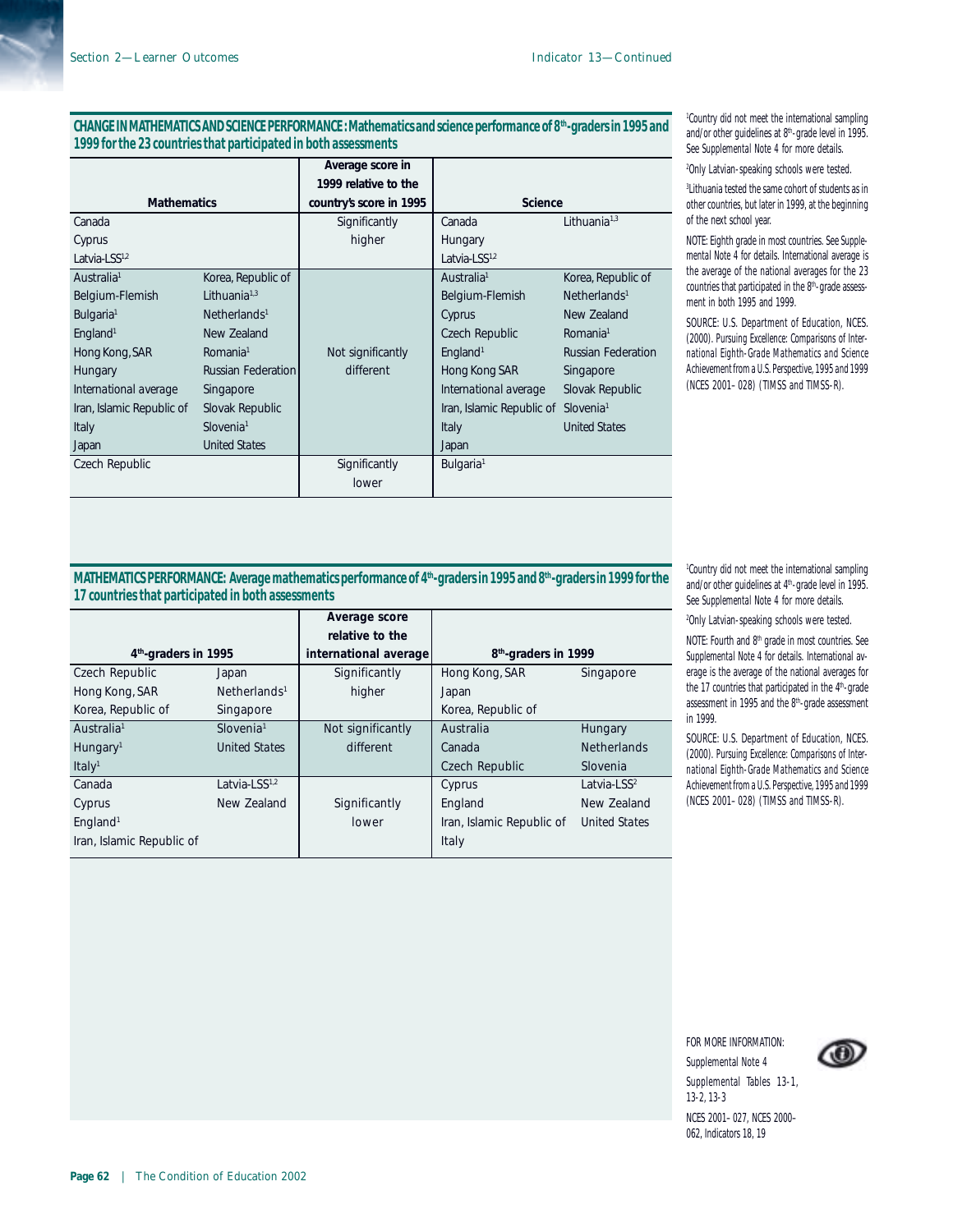### *Social and Cultural Outcomes* **Education and Health**

*The better educated a person is, the more likely that person is to report being in "very good" or "excellent" health, regardless of income.*

Better education is associated with better health. In the National Health Interview Survey, the National Center for Health Statistics annually surveys people concerning their health. One question asks respondents to rate their own health. In 1997, the better educated a person was, the more likely that person was to report being in "excellent" or "very good" health. People with a bachelor's degree or higher were twice as likely as those without a high school diploma or equivalent to report being in excellent or very good health (80 versus 39 percent) (see supplemental table 14-1).

Family income was also related to health. The more family income a person had, the more likely that person was to report being in excellent or very good health. In 1997, those with a family income of \$75,000 or more were nearly twice as likely as people making less than \$20,000 to report being in excellent or very good health (80 versus 41 percent) (see supplemental table 14-1).

In addition to this strong relationship between family income and health, education is positively related to health, independent of income. Within each income range, people with a bachelor's degree or higher reported being in better health than people with some education beyond high school, who, in turn, reported being in better health than high school completers. High school completers, in turn, reported being in better health than people with less than a high school diploma. For example, for all adults with a family income between \$35,000 and \$54,999 in 1997, those with a bachelor's degree or higher (80 percent) were more likely than those with some education beyond high school (71 percent) to report being in excellent or very good health. People with some education beyond high school, in turn, were more likely than high school completers (63 percent) to report being in good health. Finally, people with a high school diploma or equivalent reported having better health on average than those who had not completed high school (49 percent).

NOTE: Includes those who responded excellent or very good on a scale of excellent, very good, good, fair, and poor.

SOURCE: U.S. Department of Health and Human Services, Centers for Disease Control, National Center for Health Statistics. National Health Interview Survey, 1997.



FOR MORE INFORMATION: Supplemental Note 1 Supplemental Table 14-1 Bjorner et al. 1996; Lantz et al. 2001



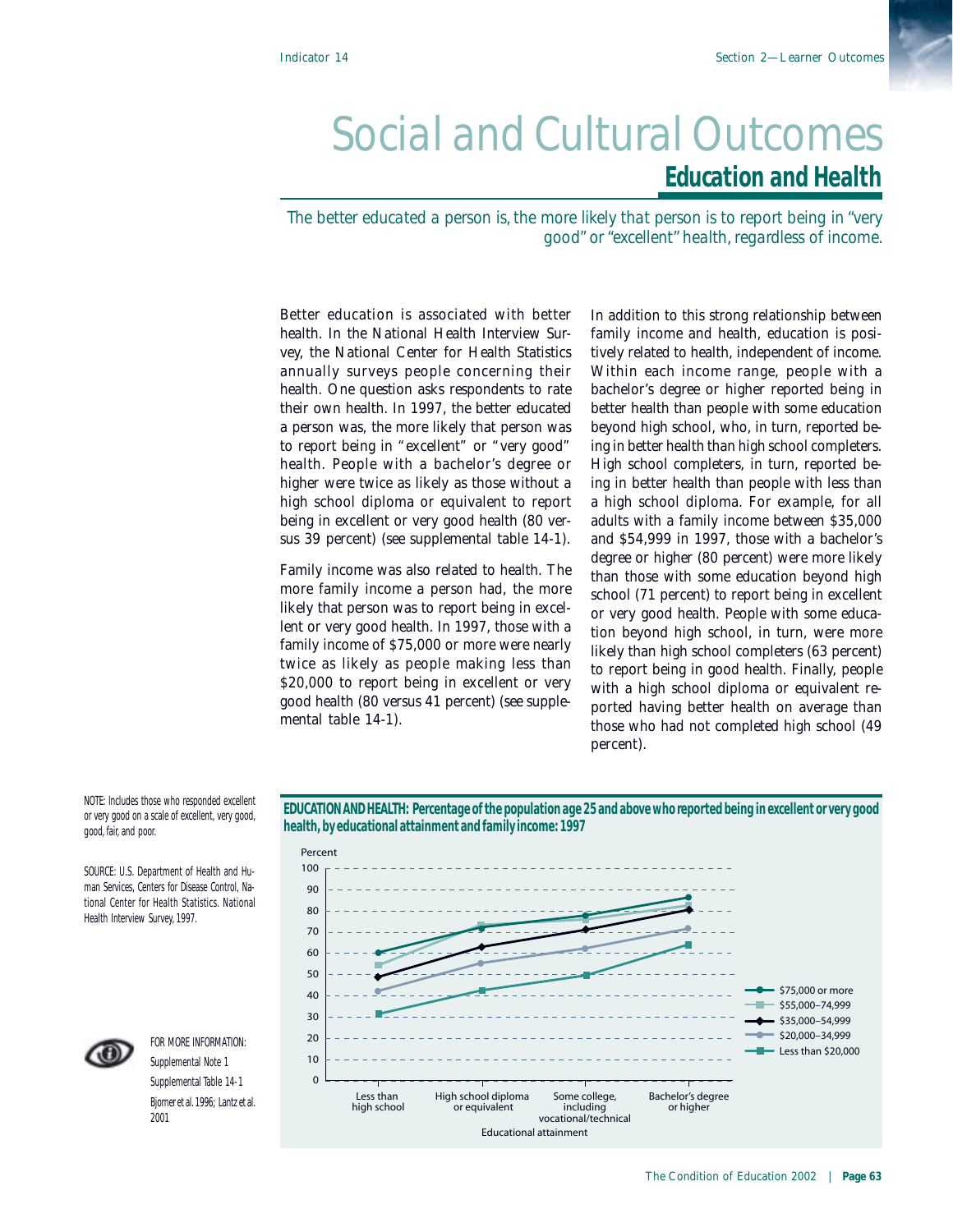### *Social and Cultural Outcomes* **Civic Performance of U.S. Students in an International Perspective**

U.S. 9<sup>th</sup>-graders scored significantly higher than the international average in overall *civic knowledge and outperformed students in 27 other countries in civic skills.*

In 1999, the United States participated with 27 other countries in the Civic Education Study, conducted under the auspices of the International Association for the Evaluation of Educational Achievement (IEA). The study assessed the civic knowledge and skills of 14-year-olds  $(9<sup>th</sup> grade in most countries)$  and their attitudes toward democracy and citizenship. The study was not designed to measure knowledge of a particular country's government but rather to measure knowledge and understanding of key civic principles that are universal across democracies.

U.S. students performed well when compared with students in the other countries. Civic performance was measured by an overall civic knowledge scale composed of two subscales, civic content and civic skills. On overall civic knowledge, U.S. 9<sup>th</sup>-graders performed significantly above the international average score. In no other country did students outperform U.S. students. Students in 11 countries performed similarly to U.S. students, and students

in 16 countries scored significantly below U.S. students.

The civic content subscale included content knowledge of civic principles or pivotal ideas, such as the characteristics of democracies. On civic content, the average score of U.S.  $9<sup>th</sup>$ -graders was similar to the international average. Students in six countries performed better than U.S. students, while U.S. students outperformed students in 11 countries.

The civic skills subscale included the analytical skills needed to understand civic-related information, such as the skills needed to understand a newspaper article. U.S. 9<sup>th</sup>-graders scored significantly higher than the international mean on civic skills and also outperformed, on average, students in every other participating country. This finding indicates that U.S. students, on average, were able to use analytical skills to process information related to political and social issues.

#### **INTERNATIONAL CIVIC PERFORMANCE: Average total civic knowledge of 9th-grade students, by score and country: 1999**

| Average score relative |                           |     |                      |     |                |     |
|------------------------|---------------------------|-----|----------------------|-----|----------------|-----|
| to the United States   |                           |     | Country and score    |     |                |     |
| Significantly higher   | (none)                    |     |                      |     |                |     |
|                        | Poland                    | 111 | Hong Kong (SAR)      | 107 | Norway         | 103 |
| Not significantly      | Finland                   | 109 | <b>United States</b> | 106 | Czech Republic | 103 |
| different              | Cyprus                    | 108 | <b>Italy</b>         | 105 | Hungary        | 102 |
|                        | Greece                    | 108 | Slovak Republic      | 105 | Australia      | 102 |
|                        | Slovenia                  | 101 | Sweden               | 99  | Lithuania      | 94  |
|                        | <b>Denmark</b>            | 100 | Switzerland          | 98  | Romania        | 92  |
| Significantly lower    | Germany                   | 100 | <b>Bulgaria</b>      | 98  | Latvia         | 92  |
|                        | <b>Russian Federation</b> | 100 | Portugal             | 96  | Chile          | 88  |
|                        | International average 100 |     | Belgium (French)     | 95  | Colombia       | 86  |
|                        | England                   | 99  | Estonia              | 94  |                |     |
|                        |                           |     |                      |     |                |     |

NOTE: Countries were instructed to select the grade in which most 14-year-olds were enrolled at the time of the study. In the United States, this was 9<sup>th</sup> grade.

SOURCE: U.S. Department of Education, NCES. (2001). *What Democracy Means to Ninth-Graders: U.S. Results from the International IEA Civic Education Study* (NCES 2001–096).

FOR MORE INFORMATION: Supplemental Note 4

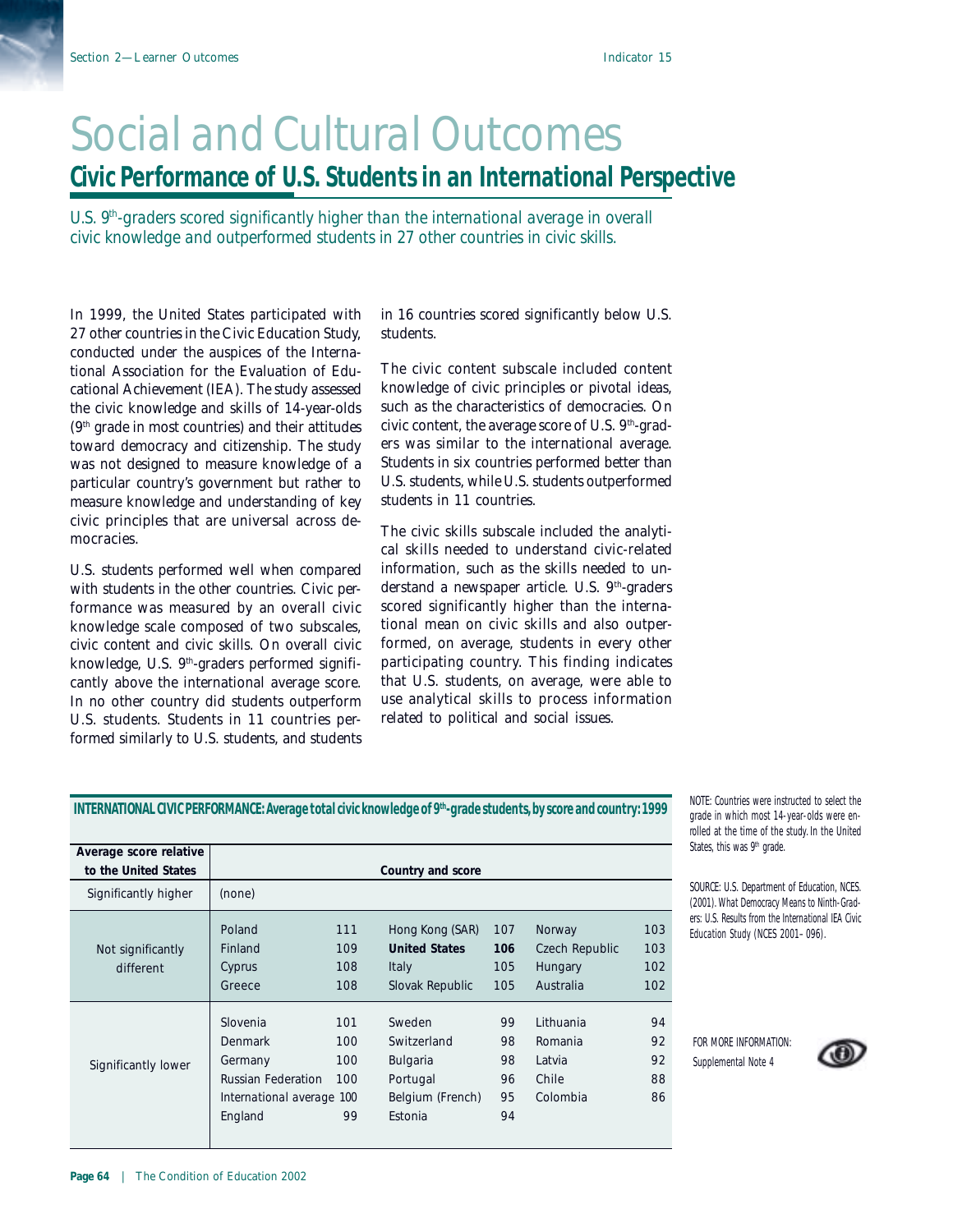**INTERNATIONAL CIVIC PERFORMANCE: Average civic content subscale performance of 9th-grade students, by score and country: 1999**

| Average score relative |                      |     |                           |     |                       |     |
|------------------------|----------------------|-----|---------------------------|-----|-----------------------|-----|
| to the United States   |                      |     | Country and score         |     |                       |     |
|                        | Poland               | 112 | Finland                   | 108 | Hong Kong (SAR)       | 108 |
| Significantly higher   | Greece               | 109 | Cyprus                    | 108 | Slovak Republic       | 107 |
|                        |                      |     |                           |     |                       |     |
|                        |                      |     |                           |     |                       |     |
|                        | <b>Italy</b>         | 105 | Hungary                   | 102 | International average | 100 |
| Not significantly      | Norway               | 103 | Slovenia                  | 102 | Australia             | 99  |
| different              | Czech Republic       | 103 | <b>Russian Federation</b> | 102 | Germany               | 99  |
|                        | <b>United States</b> | 102 | Denmark                   | 100 | <b>Bulgaria</b>       | 99  |
|                        |                      |     |                           |     |                       |     |
|                        | Sweden               | 97  | Belgium (French)          | 94  | Latvia                | 92  |
| Significantly lower    | Portugal             | 97  | Estonia                   | 94  | Chile                 | 89  |
|                        |                      | 96  | Lithuania                 | 94  | Colombia              | 89  |
|                        | England              |     |                           |     |                       |     |
|                        | Switzerland          | 96  | Romania                   | 93  |                       |     |
|                        |                      |     |                           |     |                       |     |

NOTE: Countries were instructed to select the grade in which most 14-year-olds were enrolled at the time of the study. In the United States, this was 9th grade.

SOURCE: U.S. Department of Education, NCES. (2001). *What Democracy Means to Ninth-Graders: U.S. Results from the International IEA Civic Education Study* (NCES 2001–096).

INTERNATIONAL CIVIC PERFORMANCE: Average civic skills subscale performance of 9<sup>th</sup>-grade students, by score and coun**try: 1999**

| Average score relative<br>to the United States |                                                                                                                        |                                                                    | Country and score                                                                                                                                              |                                                                 |                                                                                        |                                              |
|------------------------------------------------|------------------------------------------------------------------------------------------------------------------------|--------------------------------------------------------------------|----------------------------------------------------------------------------------------------------------------------------------------------------------------|-----------------------------------------------------------------|----------------------------------------------------------------------------------------|----------------------------------------------|
| Significantly higher                           | (None)                                                                                                                 |                                                                    |                                                                                                                                                                |                                                                 |                                                                                        |                                              |
| Not significantly<br>different                 | <b>United States</b>                                                                                                   | 114                                                                |                                                                                                                                                                |                                                                 |                                                                                        |                                              |
| Significantly lower                            | Finland<br>Cyprus<br>Australia<br>Poland<br>Greece<br>Italy<br>England<br>Hong Kong (SAR)<br>Slovak Republic<br>Norway | 110<br>108<br>107<br>106<br>105<br>105<br>105<br>104<br>103<br>103 | Czech Republic<br>Sweden<br>Switzerland<br>Hungary<br>Germany<br>Denmark<br>International average<br>Slovenia<br><b>Russian Federation</b><br>Belgium (French) | 102<br>102<br>102<br>101<br>101<br>100<br>100<br>99<br>96<br>96 | Bulgaria<br>Portugal<br>Estonia<br>Lithuania<br>Latvia<br>Romania<br>Chile<br>Colombia | 95<br>95<br>95<br>93<br>92<br>90<br>88<br>84 |



FOR MORE INFORMATION: Supplemental Note 4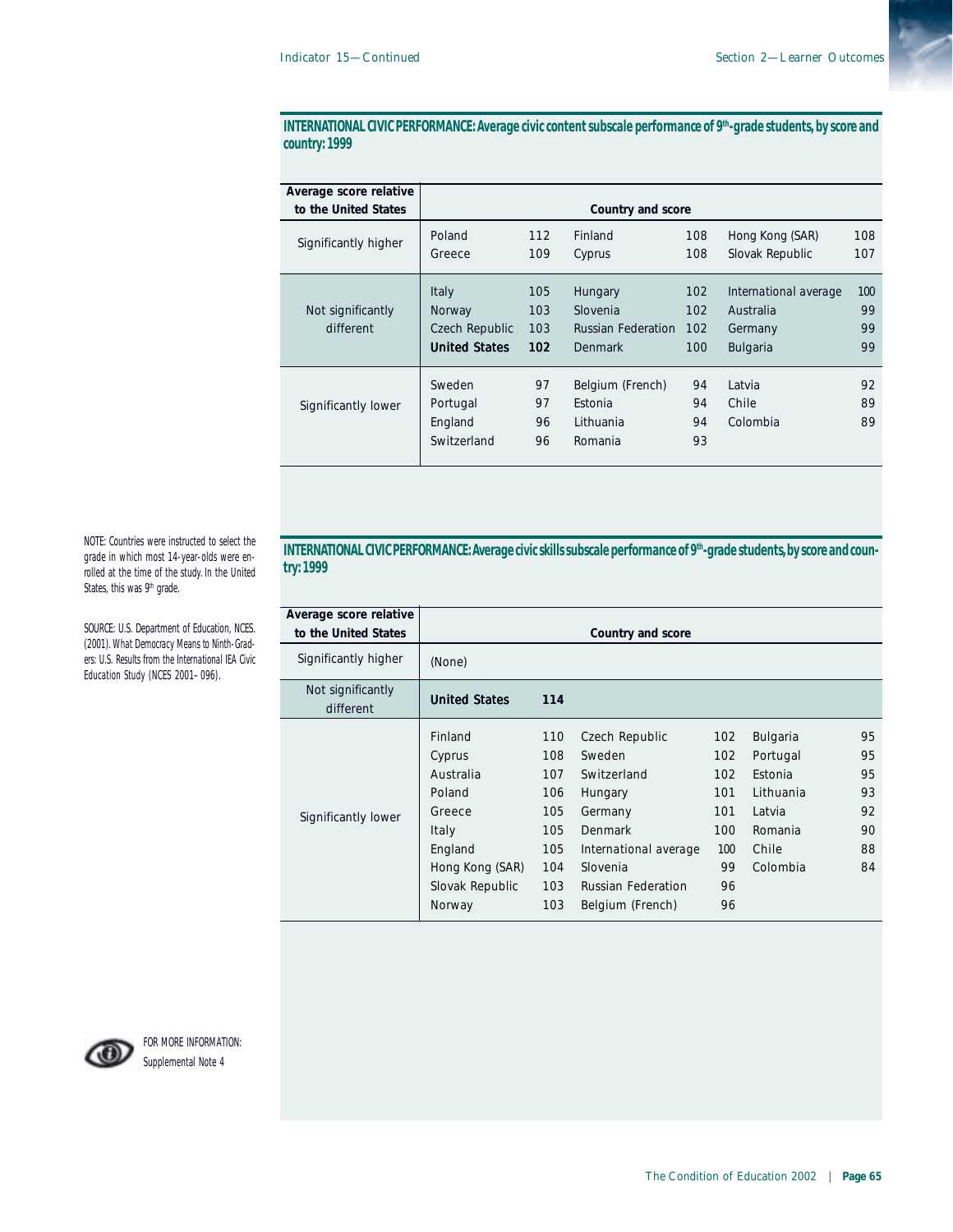### *Economic Outcomes* **Annual Earnings of Young Adults**

*The earnings of young adults with at least a bachelor's degree increased over the past 20 years relative to their counterparts who have no more than a high school diploma.*

Adults ages 25–34 with at least a bachelor's degree have higher median earnings than those who have less education. For example, in 2000, male and female college graduates earned 60 and 95 percent more, respectively, than those who completed only high school or a General Education Development Certificate (GED). In contrast, males and females ages 25–34 who dropped out of high school earned 27 and 30 percent less, respectively, than their peers who had a high school diploma or GED (see supplemental tables 16-1 and 16-2).

Between 1980 and 2000, the median earnings of young adults who have at least a bachelor's degree increased relative to their counterparts with no more than a high school diploma or GED. This increase occurred for men and women, rising from a difference of 19 percent in 1980 to 60 percent in 2000 for men, and from 52 percent in 1980 to 95 percent in 2000 for women. During the same period, the median earnings of young adults who had not completed high school lagged behind those with a high school diploma or GED. However, the earnings gap between those at these two education levels did not show any consistent increase during 1980–2000 for either male or female wage and salary workers ages 25–34 (see supplemental table 16-2).

Gaps in median earnings between males and females ages 25–34 exist at all levels of educational attainment. The male/female earnings gap is lower for those with at least a bachelor's degree than for their peers with no more than a high school diploma or GED. In addition,

the male/female earnings gap has narrowed between 1971 and 2000, regardless of the level of educational attainment (see supplemental table 16-3).

In addition to differences in average earnings by educational attainment, earnings also vary among those with the same level of education. For example, in 2000, a gap of \$39,389 in annual earnings separated males 25–34 with a bachelor's degree or higher in the highest and lowest quartiles of their earnings distribution. The comparable gap for their female counterparts was \$23,566. Between 1971 and 2000, the gap between the highest and the lowest quartile of earnings decreased or remained constant for all groups, except for males with a bachelor's degree or higher, for whom the gap increased markedly between 1997 and 2000 (see supplemental table 16-4).

As a result of these variations in earnings within education groups, the distribution of earnings for different education levels can overlap each other. Due to these overlaps, young adults with less education can earn more than some of their peers with higher levels of educational attainment. For example, in 2000, 16 percent of male adults ages 25–34 with a high school diploma or GED earned more than the median income of their peers with at least a bachelor's degree. However, the percentage of young adults earning more than some of their peers with higher education has generally declined for both males and females between 1971 and 2000 (see supplemental table 16-5).